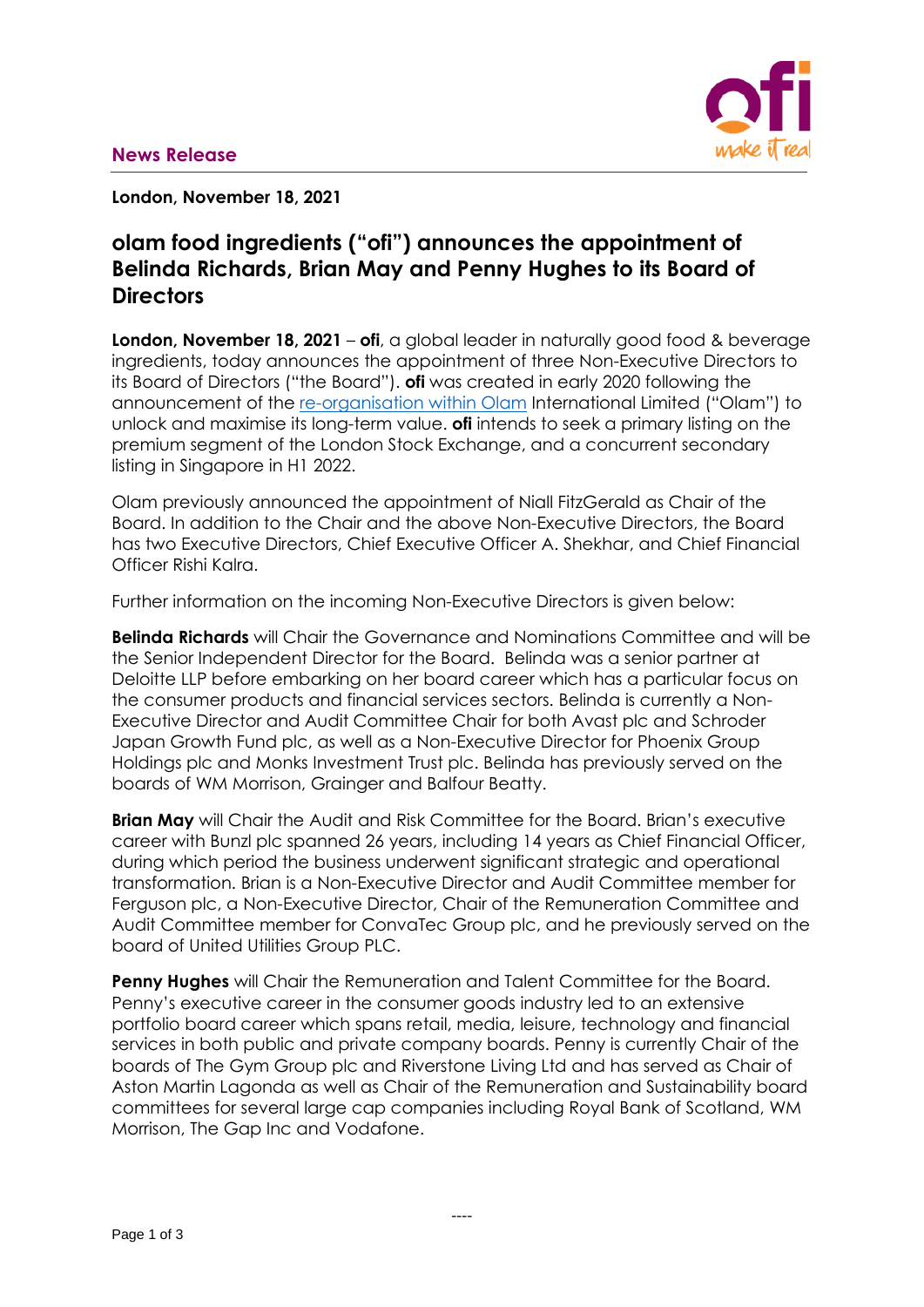## **News Release**



### **London, November 18, 2021**

Niall FitzGerald, Chair of the Board commented:

*"I would like to warmly welcome Belinda, Brian and Penny to the Board of ofi. Each of them brings extensive experience and complementary skills gained from distinguished executive and board careers. These appointments demonstrate our commitment to build a skilled and diverse board which meets best practice corporate governance standards and are an important step in our ongoing preparations for the concurrent listing and demerger of ofi in 2022. We will announce further Non-Executive Director appointments early in 2022."* 

Commenting on the appointments, Chief Executive Officer A Shekhar said: *"On behalf of the Board and the entire management team it is my pleasure to welcome Belinda, Brian and Penny to ofi. I look forward to working closely with them and to tap into their extensive experience as we embark on the exciting next phase of ofi's evolution. They share our conviction in driving ofi's purpose of 'Being the change for good food and a healthy future'. This is an important step towards shaping an effective Board for ofi which will provide the necessary stewardship for delivering sustainable and profitable growth for all stakeholders."* 

## About **ofi**

**olam food ingredients** ("**ofi"**) is a new operating group born out of [Olam.](http://www.olamgroup.com/) **ofi** offers sustainable, natural, value-added food products and ingredients so that consumers can enjoy the healthy and indulgent products they love. It consists of industryleading businesses of cocoa, coffee, dairy, nuts, and spices. **ofi** has built a unique global value chain presence including its own farming opeations, farm-gate origination, and manufacturing facilities. **ofi** partners with customers, leveraging its complementary and differentiated portfolio of 'on-trend' food products, to cocreate solutions that anticipate and meet changing consumer preferences as demand increases for healthier food that's traceable and sustainable.

To subscribe to the **ofi** newsroom and for more information on **ofi** please visit [www.ofi.com](http://www.ofi.com/)

### Follow @**ofi-group**

#### About Olam

Olam is a leading food and agri-business supplying food, ingredients, feed and fibre to 17,300 customers worldwide. Its value chain spans over 60 countries and includes farming, processing and distribution operations, as well as a sourcing network of an estimated 5 million farmers. By re-imagining global agriculture and food systems, Olam aims to address the many challenges involved in meeting the needs of a growing global population, while achieving positive impact for farming communities, our planet and all our stakeholders.